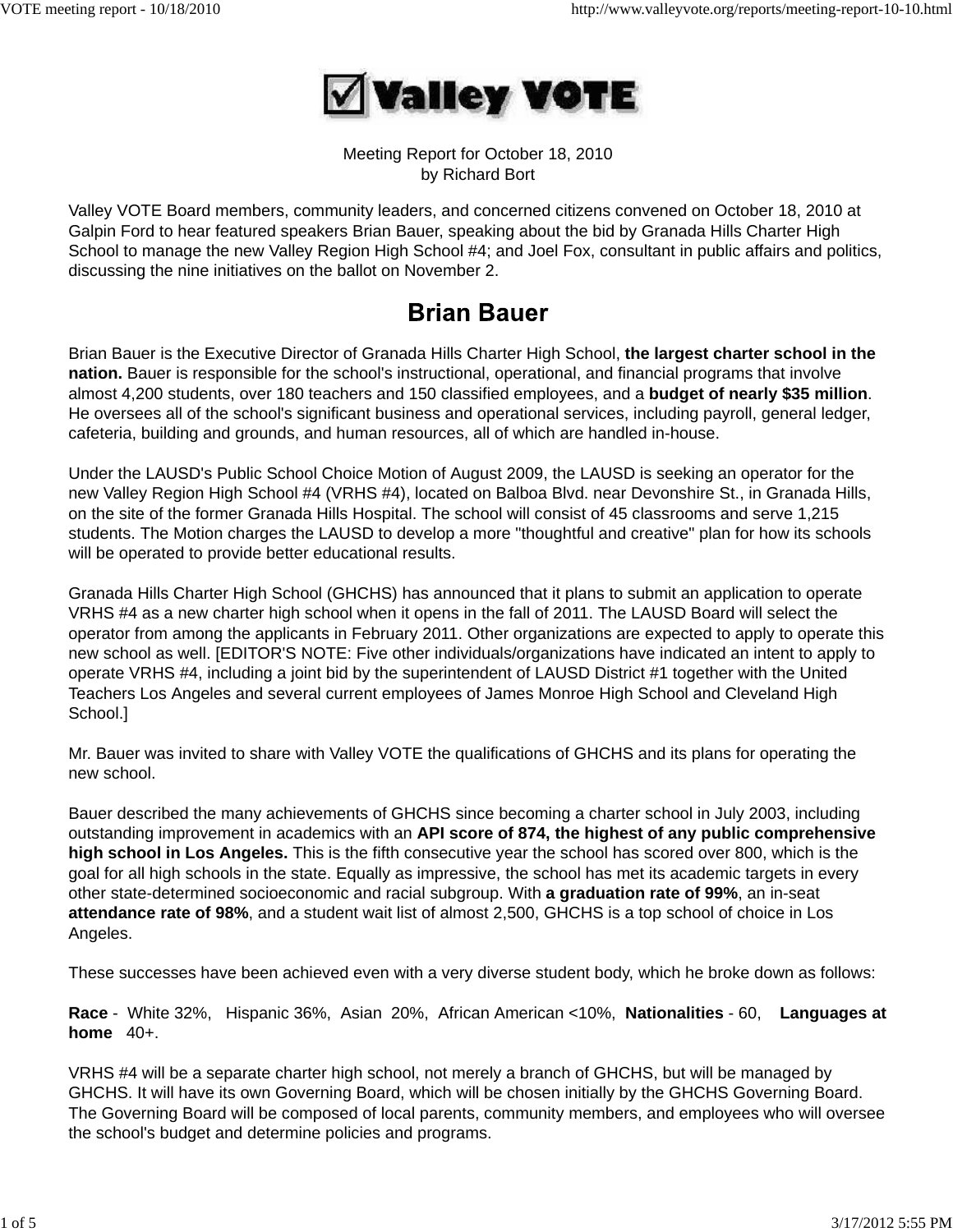Bauer said that he fully expects that, by installing the GHCHS governance structure and academic performance standards at the new school, similar educational results can be achieved. He noted that most of the students attending the new high school will come from outside the GHCHS boundaries.

Bauer outlined the planned approach for the new school, including:

\* Sharing GHCHS' best practices in a smaller student body

\* Hiring the same high quality teachers who want to work in this kind of environment, with similar pay and proportionate budgeted expenditures

\* Offering a rigorous college prep curriculum

\* Having a strong School-to-Work component of the curriculum with cutting edge and industry-driven career strands that prepare students for work life in the 21st century.

\* Working within a \$10 million annual budget (1,200 students @ \$8,800 per year), resulting in a projected surplus

\* Placing strong reliance on stakeholder advisory committees

\* Serving all student populations including special-needs students and English learners

GHCHS and District #1 are holding meetings over the next few weeks to inform the community of their respective plans and to obtain feedback and input for how the new charter high school should be operated.

## **Joel Fox**

Joel Fox is a consultant in public affairs and politics. He also currently serves as President of the Small Business Action Committee, founded in 2003 to battle for small business on important political issues. Perhaps he is best remembered as the former president of the Howard Jarvis Taxpayers Association. Joel is also a member of the Valley VOTE Board. **Mr. Fox is co-publisher and editor-in-chief of a popular political blog, Fox and Hounds Daily (www.foxandhoundsdaily.com), which offers commentary and news on California business and politics.**

Joel Fox preferred to lead a discussion of the nine ballot initiatives on the November 2nd ballot, rather than to make a speech. His insights into most of the initiatives are unique, and he shared much of it with us.

**Propositions #20 and #27** (Redistricting) - Fox recalled that the framers of Proposition 11, the 2008 proposition that provided for a 14-member citizens panel to redraw the boundaries of California's Assembly districts, intentionally omitted mention of boundaries for California's Congressional delegation. They feared that California's congressional delegation would oppose Proposition 11. Proposition 11 passed and, sure enough, the Congressional delegation and numerous state legislators as well, now oppose Prop. 20. Moreover, these same people sponsor Prop. 27, which would explicitly repeal Prop. 11 and return the redistricting task to the self-interested state legislators.

**Proposition 19 (Marijuana)** - This is probably the highest profile issue on the ballot, and last week fuel was added to the fire when U.S. Attorney general Eric Holder announced that federal law trumps state law when it comes to prohibited substances such as marijuana. Fox noted that nobody can really know how much tax revenue the legalization of marijuana will generate, and the issue carries many unknowns and uncertainties.

**Proposition 21** (Vehicle surtax for state parks) - Fox noted that there is not much opposition to this proposition. Therefore, it will probably pass.

**Proposition 22** (Walls off local funds from being borrowed by the state) - The California Teachers Association (CTA) and other public employee unions oppose this proposition because it would prevent the state from dipping into local revenues to fund schools.

**Proposition 23** (Repeals the state's Global Warming/Greenhouse Gases law - AB 32) -Fox's problem with this proposition is that it would suspend AB 32 for many years, until the state's unemployment rate is at or below 5.5% for a year. Besides which, Fox noted that the promoters of Prop. 23 seem to have run out of money and have cut back on TV ads. Therefore, the proposition "may be in trouble," he said.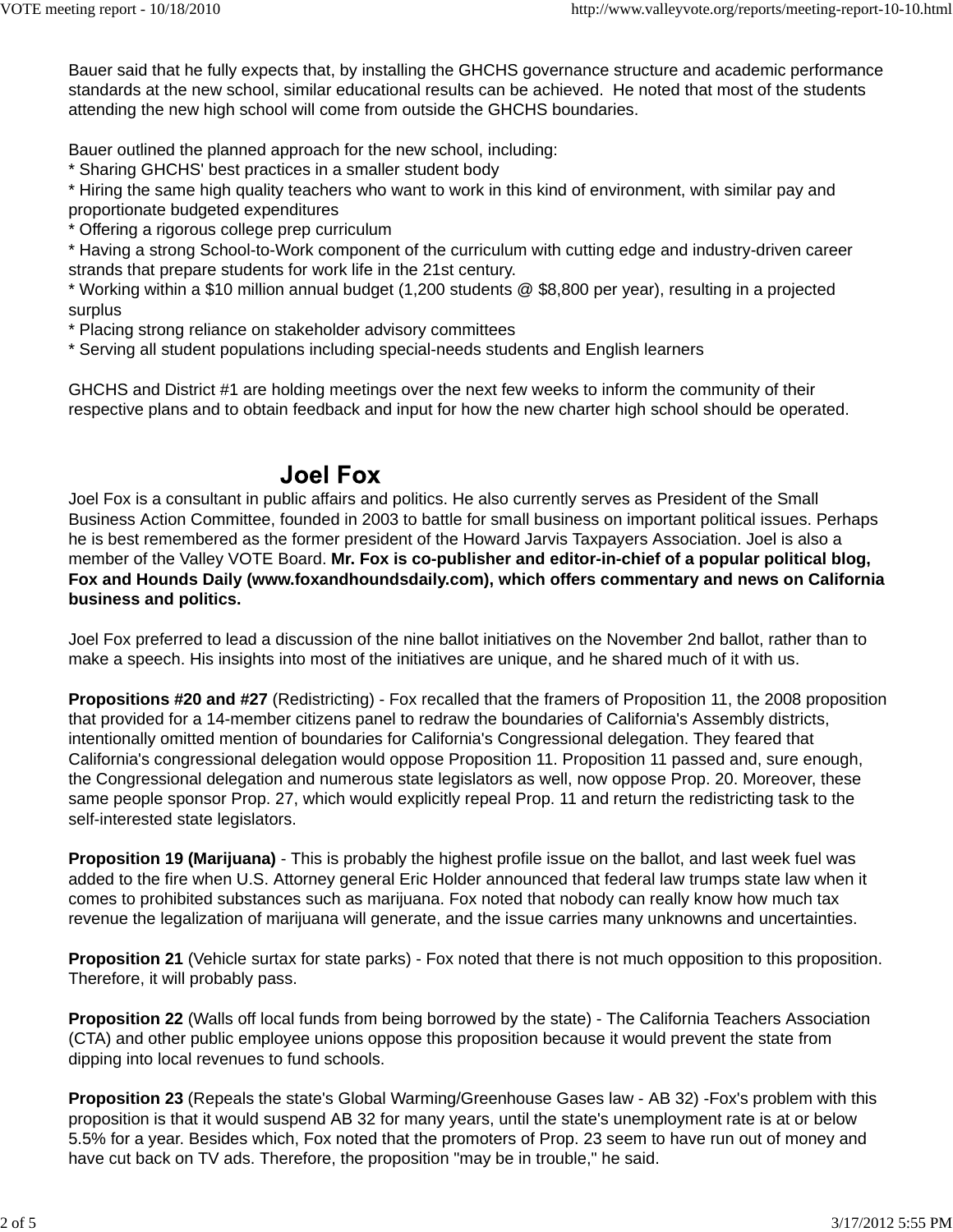**Proposition 24** (Repeals the tax changes made in budget negotiations in 2008 and 2009) - This proposition is mostly funded by the CTA, and it would affect mostly big companies when the tax changes would otherwise take effect in 2011. Those tax changes affect how a company may handle net operating losses to offset future profits, and how multi-state, multinational companies may elect to measure the size of their California business for tax purposes.

**Proposition 25** (Reduces the vote required to pass the state budget, from two-thirds to one-half) - Fox noted that this is a classic issue between the public employee unions, who want the "majority" threshold to pass a budget, and the business community that wants to retain the higher hurdle.

**Proposition 26 (Fees vs. taxes)** - Fox explained that if a charge pays for a specific service, such as a fishing license, then it is a fee and would remain a fee. Another example is a charge added to alcoholic beverages to pay for programs for the inebriated. Or that part of the charge for a marriage license that goes to programs dealing with spousal abuse. But the latter two examples show the difficulty of distinguishing between a fee and a tax. Not all people who consume alcoholic beverages become inebriated; and not all of those who do need a program for chronic alcoholism. Likewise, not every couple who get married will need to take advantage of spousal abuse programs.

In closing, Joel Fox pitched his first novel, "Lincoln's Hand" (Echelon Press, 2010), which is based on a true story about Abraham Lincoln's grave.

### **Valley VOTE Committee Reports and Announcements**

### **Announcements - Joe Vitti**

Joe Vitti, Valley VOTE President, reminded attendees that Valley VOTE will be hosting **an event to honor Galpin Ford's Bert Boeckmann**. Mr. Boeckmann has supported Valley VOTE in many ways for many years, both financially in the campaign for Valley Independence and by providing Valley VOTE with meeting space for more than 12 years. The event will be a reception on Thursday, December 2 at Skirball Cultural Center from 5:30 to 8:00 PM. Reservations to attend are \$15 per person payable in advance, and parking is free. Sponsorships are available to help defray the cost of the event.

Joe Vitti also noted that, as reported recently in the press, the Valley Fair is seeking a permanent home under a threat by the State of California to revoke its access to some \$2.5 million that the fair has accumulated as a state agency over many years. The fair is operated by the 51st District Agricultural Association, which was created by the California legislature in 1946. Joe said that the state needs to know the extent to which there is popular support for continuing the Valley Fair, and he **urged all Valley VOTE members to show their support for the Fair by contacting the organization by letter mailed to 5121 Van Nuys Blvd. Ste 204, Sherman Oaks, CA 91403, by e-mail at info@thevalleyfair.org, or by phone (818) 461-9431. The Fair's website is TheValleyFair.org.**

### **Housing Report -Vic Viereck**

Vic Viereck spoke about the ineptness of the city's attempt to modify the **Rent Stabilization Ordinance (RSO)**. He said that after seeing unusually high attendance by apartment owners (particularly the Mom and Pop owners) at the May 7 and May 21, 2010 City Council meetings, the Council requested new Rent Stabilization Ordinance recommendations from the Housing Department. Raucous tenants at the end of the May 21 meeting did not help their cause at all, Vic noted.

The Housing Department recommendations were released prior to the September 29, 2010 meeting of the Housing, Community and Economic Development Committee. While the recommendations included concepts to please owners and tenants, the net effect does nothing to meet the industry's needs, according to Viereck. After hearing 92 owners and tenants on September 29, another committee meeting was set for October 6, 2010 to hear just from staff of the Housing Department. **At the end of the meeting, the can was kicked another 45 days down the road, with more time to study the ordinance.**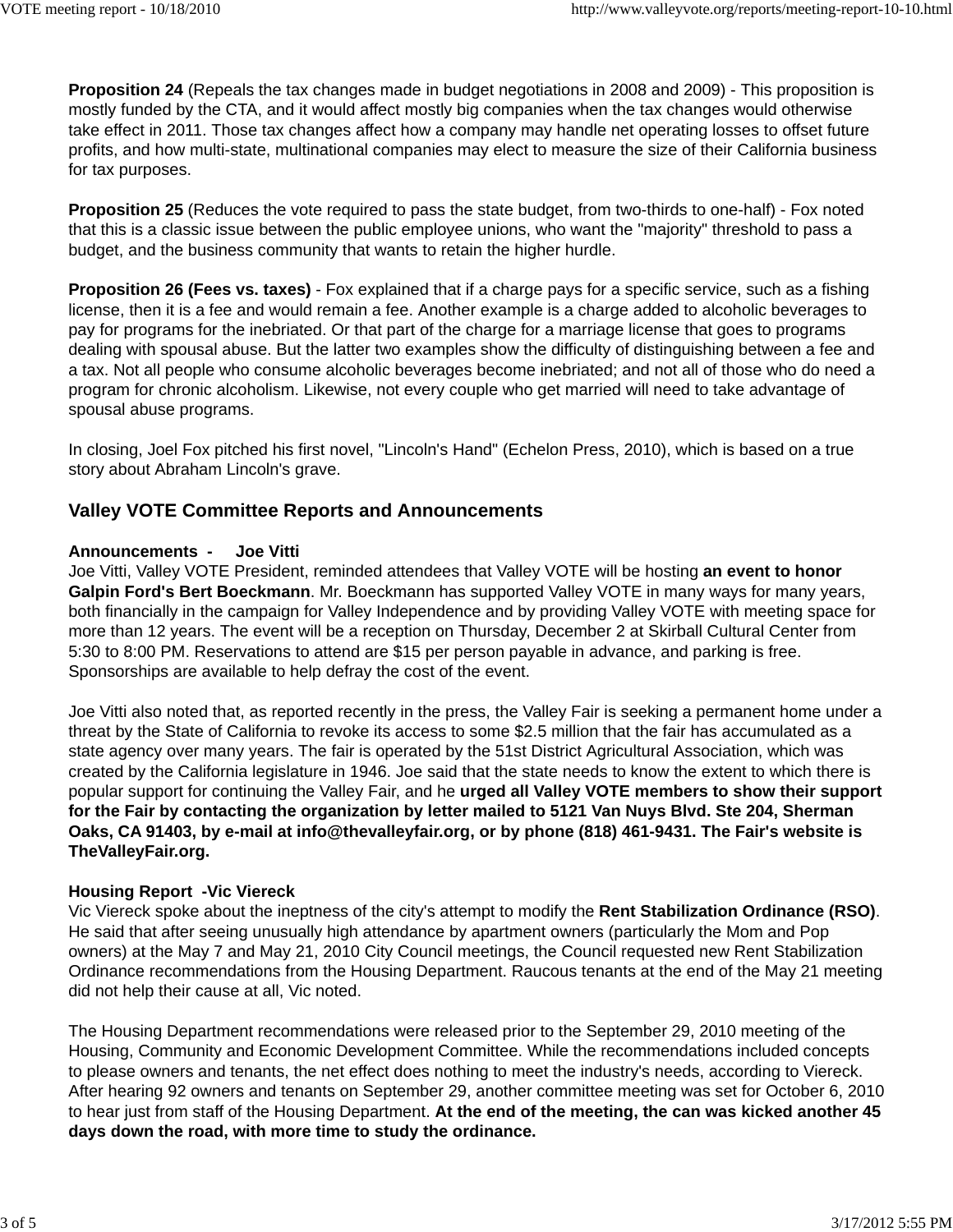### **Land Use Report (Group Homes & Zoning) -Pauline Tallent**

Pauline Tallent reported on the October 14th meeting of the Los Angeles City Planning Commission, which covered two areas of interest: group homes, especially those dedicated to "sober living," and zoning issues. Group homes are gaining increased notoriety in residential neighborhoods, and the Commission has proposed a new Community Care Facility Ordinance. Sober living homes are currently unlicensed, and they are veritable businesses being conducted in residential neighborhoods. Furthermore, because they are unlicensed, existing nuisance laws are not being enforced. Ms. Tallent reported that residents spoke in favor of the proposed ordinance, while operators of group homes spoke emphatically against any regulatory ordinance. **The public outcry at the meeting was so intense that the Planning Commission postponed any decision until November 4.**

On the other matter, zoning, Pauline reported that the City Planning Department is trying to simplify the process of approval of development plans. The present system is laborious and slow, and hasn't been changed in many years. The Planning Department staff has been cut back, emphasizing the need to revise the process, particularly for Conditional Use Permits. During the preceding week, a citizen had taken out several full-page ads in the Daily News and the L.A. Times, loudly decrying what the Planning Commission was about to do by way of arbitrarily changing zoning regulations. Apparently, however, this turned out not to be the case and **any decision by the Planning Commission was postponed until January.**

#### **LAWA Report - Denny Schneider**

Denny Schneider, who is a Valley VOTE Director and president of A.R.S.A.C. (Alliance for a Regional Solution to Airport Congestion) reminded attendees that the Southern California region needs a safe, secure, and convenient LAX airport for our economy to thrive. The impact of LAX's proposed expansion plans, however, will be felt all over the basin. Roadways in the vicinity of LAX will suck up money destined for roadways in the entire region; LAX expansion will add traffic to an already gridlocked 405 freeway; it will add costs to airlines and ultimately travelers, and it will facilitate gridlock in the sky making navigation less safe. Denny made reference ARSAC's website **(www.RegionalSolution.org) for more details about this issue.**

The most appropriate option would be to improve runways, but LAWA (Los Angeles World Airports) is expected to continue to push for moving the North Airfield further north. The result will be destruction of the Westchester business district and increased residential impact, Denny said. LAX expansion will cost \$billions at a time when LAWA is finding its resources too scarce to start all the facility retrofits that are needed immediately. **All of the options are inadequate** and Denny said he hopes LAWA will listen. The local community will have to use its own design resources to draw up an effective alternative to moving the north runways and provide it to the LAWA "experts."

Safety is again THE proper issue. Statistics for the North complex show that it is safe, with only 12 incursions last year. All were minor, with nine having occurred on the southern (fixed) runway complex and **virtually all were pilot errors that would not be addressed by runway movement.** 

One must ask openly, therefore, about LAWA's priorities. Why is LAWA delaying completion of the Runway Status Light installation if safety is really important to them? Similarly, why have the important northern taxiway safety improvements that LAWA identified over two years ago not been started yet?

In the meantime the Notice of Preparation for the Draft EIR of the LAX Specific Plan Amendment Study has been released and public meetings are scheduled for Nov. 3rd and Nov 6th.

Denny encouraged anyone with a question or concern to contact him at: Denny@WeLiveFree.com or by phone at: (310) 641-4199 or (213) 675-1817 (cell).

### **Mass Transit Report Bart Reed**

Bart Reed, Executive Director of the Transit Coalition reported that last week a **major positive development occurred in the effort to get the federal government aboard Mayor Villaraigosa's "30/10 Plan"** (about which much has been reported here previously). Secretary of Transportation Ray Lahood announced the